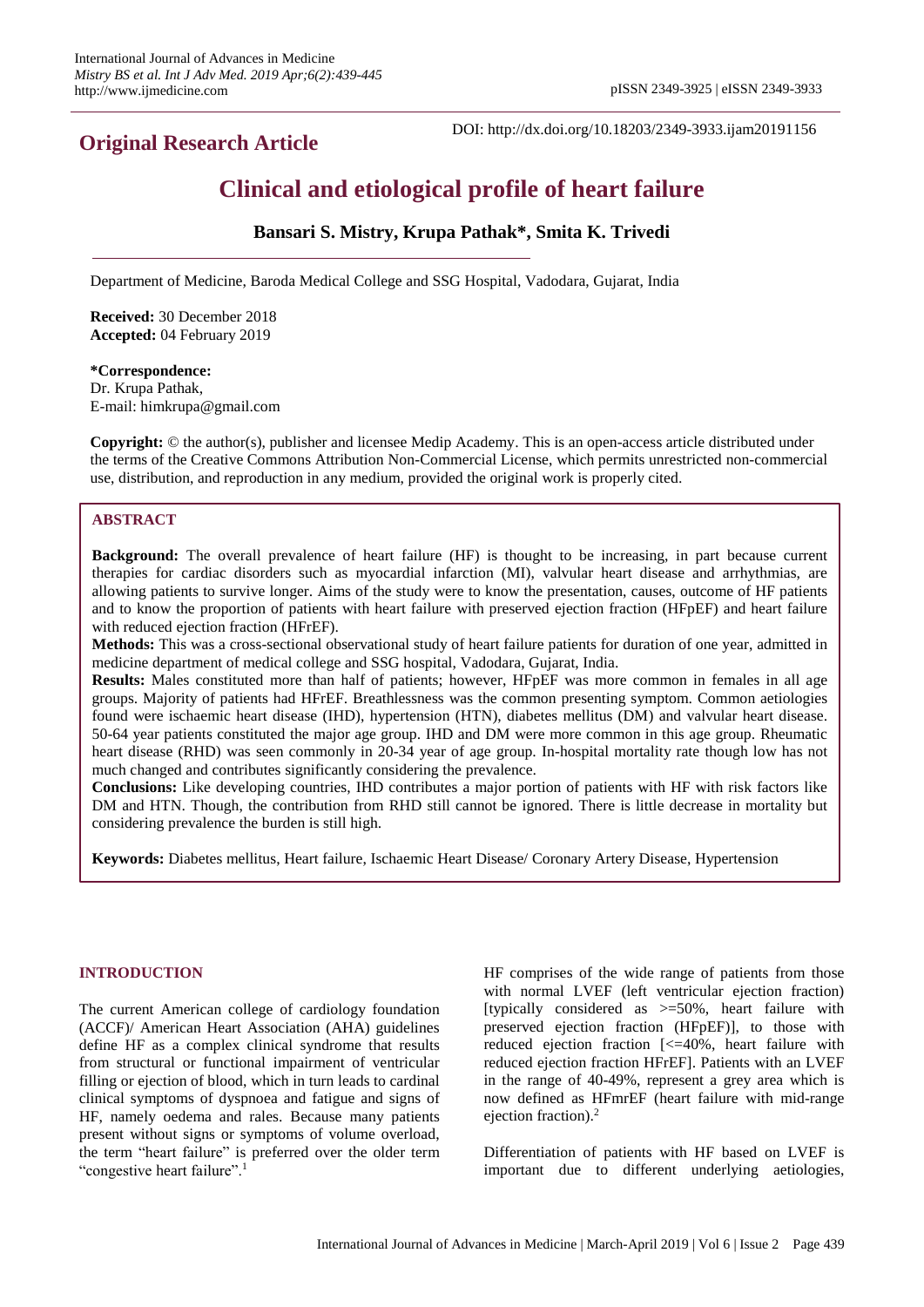demographics, comorbidities and response to therapies.<sup>3</sup> Most clinical trials published after 1990 selected patients based on LVEF, and in patients only with HFrEF that therapies have been shown to reduce both morbidity and mortality.

Rheumatic Heart Disease (RHD) remains major cause of Heart Failure (HF) in Africa and Asia, especially in young. As developing nations undergo socioeconomic development, the epidemiology of HF is becoming similar to that of western Europe and North America with Coronary Artery Disease (CAD) emerging as a single most cause of HF.<sup>1</sup> Moreover with improved treatment and interventions age-adjusted mortality rates for CAD has declined.<sup>4</sup> As per the data available, an estimation of the prevalence of heart failure in India due to coronary artery disease, hypertension, obesity, diabetes and rheumatic heart disease range from 1.3 to 4.6 million.<sup>5</sup>

The purpose of our study is to know presentation, causes and outcome of HF patients in this hospital i.e. current trend of aetiologies after such changing epidemiology and to know the proportion of HF patients with preserved ejection fraction (HFpEF) and reduced ejection fraction (HFrEF).

Aims and objectives of the studies were to know the presentation, causes, outcome of HF patients and to know the proportion of patients with heart failure with preserved ejection fraction (HFpEF) and heart failure with reduced ejection fraction (HFrEF).

## **METHODS**

A cross-sectional observational study was done for oneyear duration comprising patients admitted in medical ward and cardiac ICU of SSG hospital, fulfilling inclusion and exclusion criteria.

## *Inclusion criteria*

All the classical cases of heart failure above the age of 18 years according to Framingham criteria with right sided or left sided independently or in combination (biventricular failure) are included. Right-sided failure symptoms and signs include exertional dyspnoea, pedal oedema, raised JVP, cardiomegaly, RV S3 gallop, hepatomegaly, ascites. Left-sided failure symptoms and signs include paroxysmal nocturnal dyspnoea, orthopnoea, chest pain, cough, cyanosis, pallor, cardiomegaly, dyskinetic apex, LV S3 gallop, basal crepitation.

## *Exclusion criteria*

Patients below the age of 18 years and already diagnosed cases of congenital heart disease were excluded from this study.

After taking written and informed consent about enrolment in the study and maintaining adequate privacy and confidentiality, all patients were subjected to a standardized interview. Detailed medical history was taken, and complete general and systemic examinations were done to establish the diagnosis of heart failure and rule out close differentials like renal failure and acute respiratory distress syndrome.

Complete hemogram, urine routine analysis, renal function test (s. urea, s. creatinine), liver function test (s. bilirubin), serum electrolytes  $(S, Na+, S, K+)$  (as an when required), electrocardiogram, chest x-ray, 2d echocardiography, random blood sugar, serum lipid profile, other investigations (as an when required) were done. Whenever needed significance was calculated using chi-square test using medcalc software. A p value of <0.05 was considered significant.

#### **RESULTS**

Patients in age group 20-34 years constituted 14.28%, 35- 49 year constituted 16.66%, 50-64 years constituted 41.67%, 65-79 year constituted 19.05% and >79 years 7.14%. Maximum patients were in the age group on 50- 64 years (Figure 1).







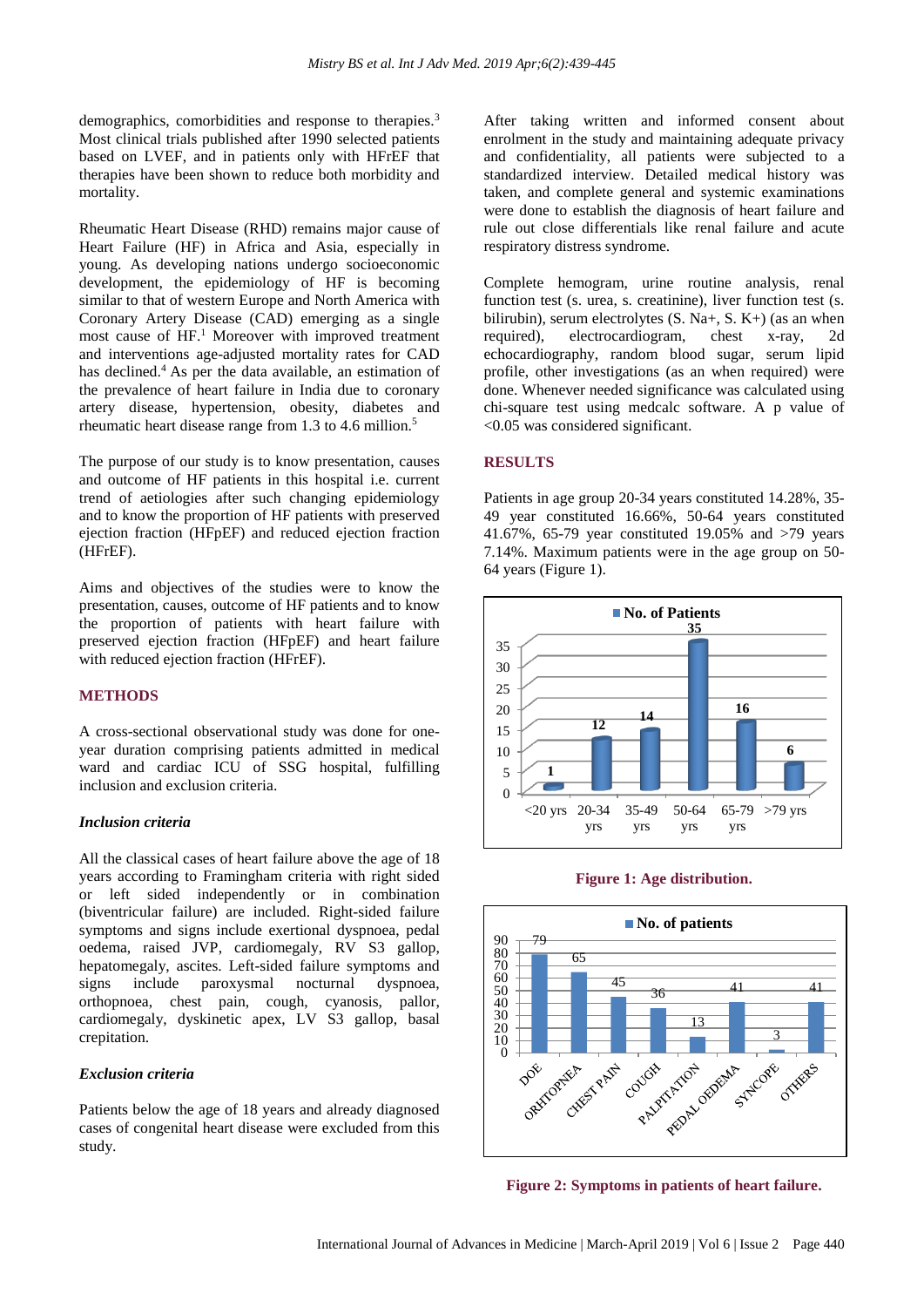In this study according to gender distribution 58.33% were males and 41.66% were females. (male: female ratio of 1.4:1). Thus, heart failure is more common in males*.*

In this study, dyspnoea on exertion was the most common symptom followed by orthopnoea, pedal oedema, chest pain, cough, palpitation. Other symptoms like anorexia, nausea, oliguria etc. were also commonly associated. (Figure 2).

Though in this study majority of the patients had normal BMI, patient with ischaemic heart disease tended to have higher BMI and those with rheumatic heart disease tended to have lower BMI i.e. 20.48% were overweight and 6.02% were obese in IHD patients, whereas in non IHD patients only 6.02% were overweight and no one was obese. Thus, as the BMI increased the risk of getting IHD increased. (chi- square value=10.420; level of significance p=0.0055 calculated considering presence of IHD in patients with low, normal and more than normal BMI) (Table 1).

## **Table 1: BMI.**

|                          |        |                          | <b>No. of patients</b> |                 |                     |                       |  |
|--------------------------|--------|--------------------------|------------------------|-----------------|---------------------|-----------------------|--|
| <b>BMI</b>               |        | Total no. of<br>patients |                        | <b>With IHD</b> |                     | Without<br><b>IHD</b> |  |
| ${<}19$<br>(underweight) | 1<br>9 | 22.61<br>$\frac{0}{0}$   | 7                      | 8.43%           | 1<br>$\mathfrak{D}$ | 14.56<br>$\%$         |  |
| 19-24.99                 | 3      | 44.04                    | 2                      | 31.32           | 1                   | 13.25                 |  |
| (normal)                 | 7      | $\%$                     | 6                      | $\frac{0}{0}$   | 1                   | $\%$                  |  |
| 25-29.99                 | 2      | 26.19                    | 1                      | 20.48           | 5                   | 6.02%                 |  |
| (overweight)             | 2      | $\%$                     | 7                      | $\frac{0}{0}$   |                     |                       |  |
| >30<br>(obese)           | 5      | 5.95%                    | 5                      | 6.02%           | $\theta$            | 0%                    |  |
| Not recorded             | 1      | 1.19%                    |                        |                 |                     |                       |  |
| Total                    | 8      |                          |                        |                 |                     |                       |  |

## **Table 2: Vitals.**

| <b>Vital signs</b>       |               | No. of<br>patients | $\%$ of<br>patients |
|--------------------------|---------------|--------------------|---------------------|
| Pulse rate               | Normal        | 32                 | 38.09               |
|                          | Tachycardia   | 52                 | 61.90               |
| Respiratory              | Normal        | 16                 | 19.05               |
| rate                     | Tachypnoea    | 68                 | 80.95               |
| <b>Blood</b><br>pressure | <b>Normal</b> | 42                 | 50                  |
|                          | Hypertension  | 14                 | 16.66               |
|                          | Hypotension   | 28                 | 33.33               |
| <b>JVP</b>               | Normal        | 24                 | 28.57               |
|                          | Raised        | 60                 | 71.43               |

Vitally, 61.9% of patients had tachycardia (38.09% of patients had normal heart rate), 80.95% of patients had tachypnea (19.05% had normal respiratory rate), 71.43% of patients had raised JVP (with a normal JVP in 28.5%). About 50% of patients had normal blood pressure on admission, 16.66% had hypertension and 33.33% had hypotension. Thus, some kind of vital instability was present in most of the patients. Majority of patients had tachypnoea, raised JVP and tachycardia (Table 2).

#### *Systemic examination*

In cardiovascular system (CVS) examination on auscultation most patients had normal heart sounds, only 5.95% of patients had muffled heart sounds. 30.95% of patients had murmur and 4% of patients had other finding like gallop or other added or abnormal sound suggestive of underlying disease. Thus only 39.5% had an abnormal auscultation in CVS. Commonest being murmur.

In respiratory system examination on auscultation, majority (79.76%) had crepitations, 19.04% of patients had rhonchi and 11.9% of patients had decreased breath sounds. 13.09% of patients had no significant abnormal breath sounds or added sounds.

On per abdomen examination, majority (38.09%) of patients had palpable liver, 10.71% of patients had demonstrable evidence of free fluid in abdomen. 55.95% of patients had grossly normal abdominal examination.

## *Blood investigations*

According to blood investigations 52.38% of patients had normal haemoglobin (Hb >11gm%). Rest 47.61% had anaemia (Hb <11gm%). Out of which 4.76% had severe anaemia (Hb <6gm%), 7.14% had moderate anaemia (Hb 6-9gm%) and 35.71% had mild anemia (9-11gm%). About 52.38% of patients had high total count (>11,000/microliter) and 47.62% had normal total count (4000-11000/microliter). Regarding liver and renal function test 50% of patients had normal S. creatinine and 50% had S. creatinine  $>=1.2 \text{mg/d}$ . 58.33% of patients had normal bilirubin and 41.67% had S. bilirubin >1.2 gm/dl. High total count was a common finding.

On ECG, 73.3% of patients had normal sinus rhythm and 22.6% of patients had arrhythmias. 55.95% of patients had normal axis, 44.05% had abnormal axis of which left axis deviation was present in 23.8% of patients and right axis deviation was present in 20.23% of patients. Some kind of chamber enlargement was present in 19.05% of patients. 80.95% of patients had no evidence of any chamber enlargement. 23.8% of ECG was not showing any kind of ischaemic changes. Out of rest 76.2% of patients, majority (44.04%) of patients had ST depression with T inversion, 16.66% had ST elevation, 10.71% had LBBB (left bundle branch block) and 16.66% had poor R wave progression. Most of the patients had some kind of ischaemic changes (Table 3).

## *Chest X-ray PA view (CXR)*

Patients showing cardiomegaly, pulmonary oedema and pleural effusion are as shown in Table 4. Few patients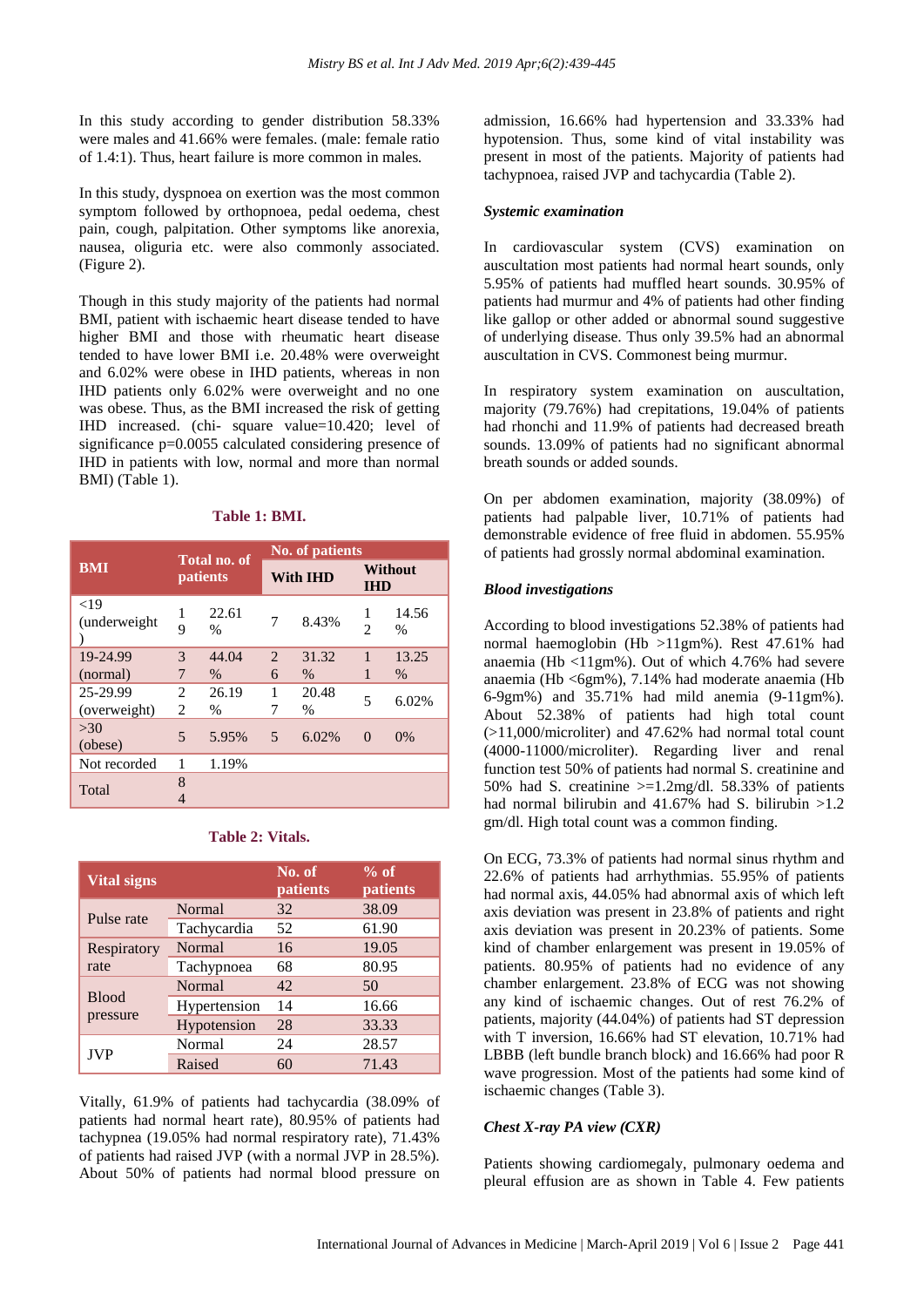4.76% had other finding on CXR related to underlying disease like COPD, straightening of left heart border in mitral stenosis etc. 1.19% of patients had normal CXR (Table 4).



**Figure 3: Wall motion abnormalities in 2D Echo.**

## *The 2D ECHO - Heart failure with preserved and reduced ejection fraction (gender distribution)*

If patients with EF 50% or more is considered to have HFpEF and those with 40% or less EF are considered to have HFrEF, then in this study, majority of patients had HFrEF (71.15%). Regarding gender distribution, in this study, HFpEF was commoner in female (60% of HFpEF patients were females, p=0.027) and HFrEF was commoner in male (71.15% of HFrEF patients were male, p=0.0025) (Table 5).

## **Table 3: ECG changes.**

| <b>ECG</b>             | <b>Criteria</b>                | No. of<br>patients | $%$ of<br>patients |  |
|------------------------|--------------------------------|--------------------|--------------------|--|
| Rhythm                 | Sinus                          | 62                 | 73.8               |  |
|                        | Arrhythmia                     | 22                 | 26.2               |  |
| Axis                   | Normal                         | 47                 | 55.95              |  |
|                        | Left                           | 20                 | 23.8               |  |
|                        | Right                          | 17                 | 20.23              |  |
| Chamber<br>hypertrophy | Present                        | 16                 | 19.05              |  |
|                        | Absent                         | 68                 | 80.95              |  |
| Ischaemia              | Absent                         | 20                 | 23.80              |  |
|                        | Present                        | 64                 | 76.1               |  |
| Ischaemic<br>changes   | T inversions/<br>ST depression | 37                 | 44.04              |  |
|                        | <b>ST</b> elevation            | 14                 | 16.66              |  |
|                        | <b>LBBB</b>                    | 9                  | 10.71              |  |
|                        | Poor R wave<br>progression     | 14                 | 16.66              |  |

#### **Table 4: Chest X-ray changes.**

| <b>CXR</b><br>findings | <b>Cardiomegaly</b> | <b>Pulmonary</b><br>oedema | <b>Pleural</b><br>effusion | <b>Others</b> |
|------------------------|---------------------|----------------------------|----------------------------|---------------|
| Present                | 76                  | 50                         | 10                         |               |
| Absent                 |                     | 34                         | 74                         | 80            |
| Total                  | 84                  | 84                         | 84                         | 84            |

#### **Table 5: HFpEF and HFrEF: gender distribution.**

| HB           | <b>Male</b> | <b>Female</b> | <b>Total</b> | % of patients | Chi squared<br>value | Level of<br>significance |
|--------------|-------------|---------------|--------------|---------------|----------------------|--------------------------|
| <b>HFpEF</b> | $10(40\%)$  | $15(60\%)$    | 25           | 32.47         | 4.863                | $p=0.0274$               |
| <b>HFrEF</b> | 37 (71.15%) | 15 (28.84%)   | 52           | 67.53         | 9.121                | $p=0.0025$               |
| Total        | 47          | 30            | 77           | 100           |                      |                          |

#### **Table 6: Valvular lesion in 2D Echo.**

| <b>Valvular lesion</b>      | <b>No. of patients</b> | % of patients |
|-----------------------------|------------------------|---------------|
| Degenerative<br>changes     | 11                     | 13.25         |
| Rheumatic<br>affection      | 15                     | 18.02         |
| <b>Normal</b><br>morphology | 57                     | 68.67         |
| Total                       | 83                     | 100           |

## *Other findings in 2D ECHO*

In 2D echo regional wall motion abnormality (RWMA) was present in 31.32% of patients, 37.35% of patients had global hypokinesia. Rest 31.32% of patient had no wall motion abnormality. Thus, most of the patients had global hypokinesia. (one patient expired on admission and 2D ECHO of that patient was not available) (Figure 3).

Most of the patients 68.67% had normal valves on 2D ECHO. Out the valves affected, 18.02% had rheumatic affection and 13.25% had degenerative changes. Thus, most of the patients had normal valves, though rheumatic and degenerative changes were present in many (Table 6).

In rheumatic valves, majority had predominant MS (mitral stenosis) (73.33%), followed by 13.33% had MR (mitral regurgitation). MS with AS (aortic stenosis) was present in 6.66% of patients and AS was present in 6.66% of patients. In patient with mitral stenosis 7 out of 11 were females. In aortic stenosis with or without mitral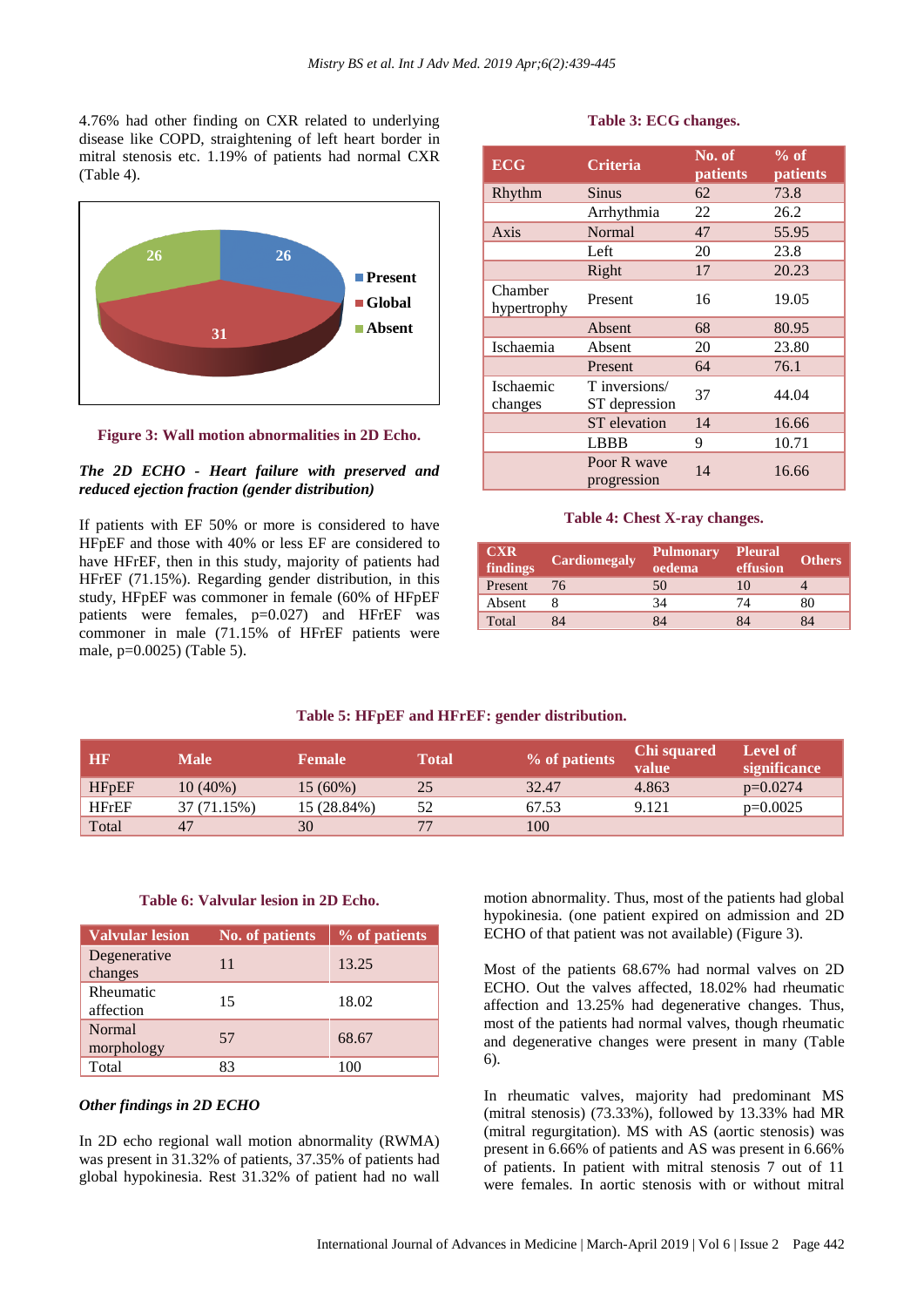stenosis was present in males in my study. Thus, mitral stenosis was most common lesion and females were predominantly involved (Table 7).

| Rheumatic<br><b>lesion</b> | Female | <b>Male</b> | <b>Total</b> | $%$ of<br>patients |
|----------------------------|--------|-------------|--------------|--------------------|
| <b>MS</b>                  |        |             | 11           | 73.33              |
| <b>MR</b>                  |        |             |              | 13.33              |
| $MS+AS$                    |        |             |              | 6.66               |
| AS                         |        |             |              | 6.66               |
| Total                      |        |             | 15           |                    |

**Table 7: Types of rheumatic valvular lesions.**

In this study diastolic dysfunction was present in 30.95% of patients. Majority (87.95%) of patients had some kind of regurgitation noted on echocardiography. 69.88% of patients had some amount of pulmonary arterial hypertension. Approximately half of the patients had evidence of any of the chamber enlargement on echocardiography, left ventricle being the most common (61.9%), followed by left atrium (55.95%), right atrium (50%) and right ventricle (44.04%). Thus, pulmonary hypertension was present in 69.88% of patients. Most of the patients had some evidence of regurgitation.

Analysing the aetiology; 64.28% had IHD, 22.62% had hypertension, 20.24% had DM and 17.86% had RHD. Other aetiologies constituted 26.19% of patients. Other causes were peripartum females (7.14%), anaemia (4.76%), hyperthyroidism (3.57%), hypothyroidism (2.38%), COR pulmonale (3.57%), and connective tissue disease (2.38%). Most of the patients had multiple aetiologies contributing to heart failure. Cor pulmonale was found secondary to COPD as well as lung involvement secondary to connective tissue disease. In connective tissue diseases, both dilated cardiomyopathy (DCM) and COR pulmonale was observed. Thus, commonest aetiology is IHD followed by HTN, DM and RHD (Figure 4).



**Figure 4: Aetiology of HF.**

Amongst 54 IHD patients males were twice than females. Peripartum were obviously females. For other etiologies either the sample size is small to comment upon or the difference is small to comment upon. Still overall impression suggest that IHD, DM and HTN were seen more in males, whereas RHD, thyroid and connective tissue disease and anaemia were common in females. (out of 4 patients with anaemia 3 were females, 2 out of 3 hyperthyroid and both the hypothyroid patients were females, both the patients with CTD were females) (Table 8).

| <b>Disease</b> | <b>Female</b> | $\frac{0}{0}$<br>female | <b>Male</b> | %male | <b>Total</b> | $%$ of<br><b>patients</b> | Chi <sup>2</sup><br>value | Level of<br>significance |
|----------------|---------------|-------------------------|-------------|-------|--------------|---------------------------|---------------------------|--------------------------|
| <b>IHD</b>     | 18            | 21.43                   | 36          | 42.86 | 54           | 64.28                     | 4.269                     | $p=0.038$                |
| DM             |               | 7.14                    |             | 13.09 | 17           | 20.24                     | 0.352                     | $p=0.553$                |
| <b>HTN</b>     | $\Omega$      | 10.71                   | 10          | 11.90 | 19           | 22.62                     | 0.325                     | $p=0.568$                |
| <b>RHD</b>     |               | 9.52                    |             | 8.33  |              | 17.86                     | 1.010                     | $p=0.314$                |

## **Table 8: Aetiology of HF: gender distribution.**

## **Table 9: Aetiology of HF: age distribution.**

| <b>Diagnosis</b> | $<$ 20 $vrs$ | <b>20-34yrs</b> | $35-49$ yrs | 50-64yrs | <b>65-79yrs</b> | $>79$ vrs | <b>Total</b> |
|------------------|--------------|-----------------|-------------|----------|-----------------|-----------|--------------|
| <b>IHD</b>       |              |                 |             | 29       |                 |           |              |
| <b>HTN</b>       |              |                 |             |          |                 |           |              |
| <b>DM</b>        |              |                 |             |          |                 |           |              |
| <b>RHD</b>       |              |                 |             |          |                 |           |              |

Maximum patients of IHD, HTN and DM were found in 50-64 years of age group (75.93% of patients of IHD, 78.95% of HTN, 76.47% of DM were in 50-79 year of age group.) RHD was common in 20-34 yrs. of age group, however it was found in all ages (Table 9). For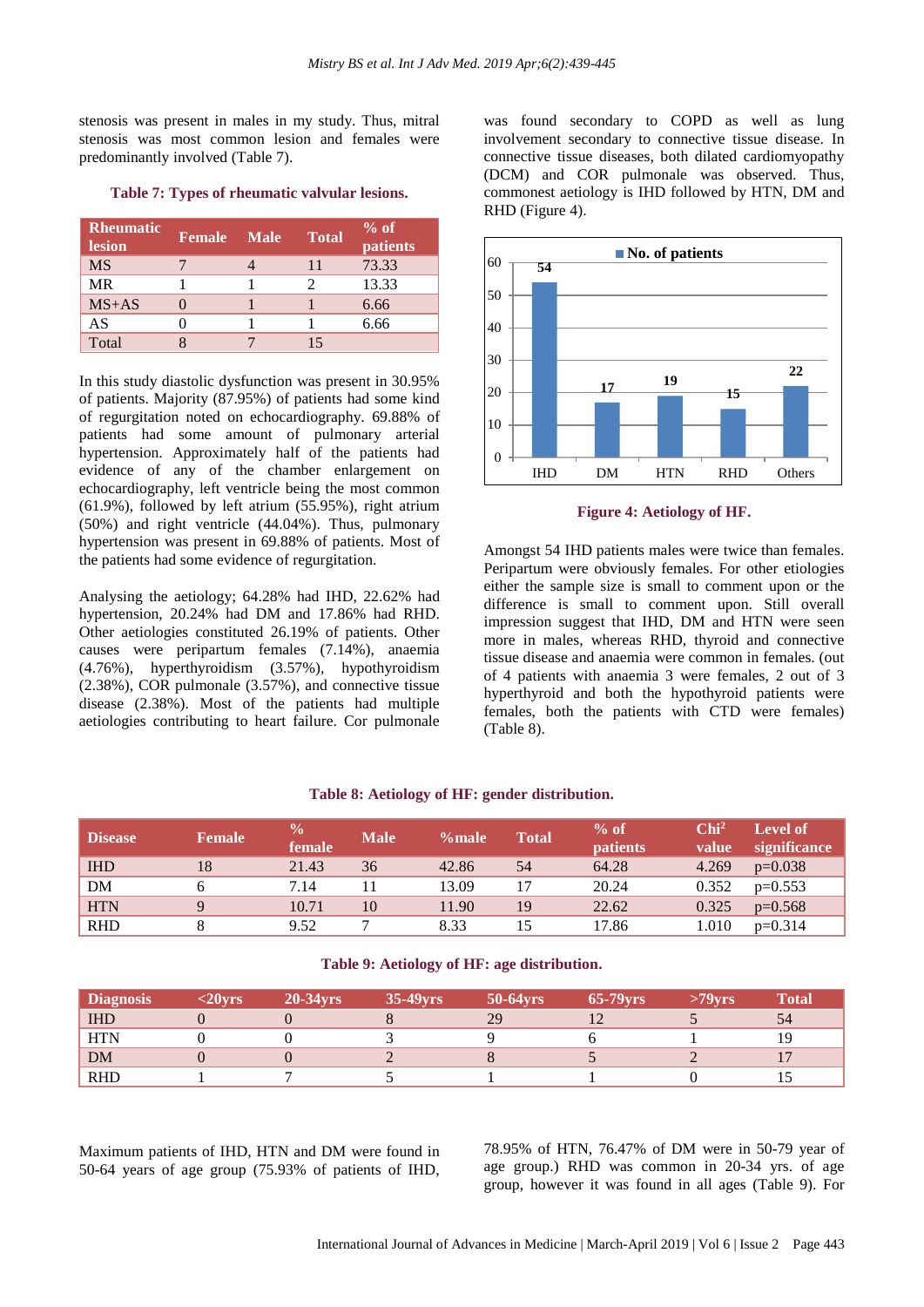other aetiologies number of patients were small to comment upon, however all CTD patients were young (20-34 yrs.) and hypothyroid were old (above 59 years). Thus, IHD, DM, and HTN were common in 50-64 years of age. RHD, CTD were common in 20-34 years of age group. 20-34 years being reproductive age of females had all the peripartum patients.

## *Duration of stay*

In this study patient had an average stay of 7 days with 55.95% of patients staying for 4 to 8 days, 17.86% of patients stayed for 1-4 days, 16.67% of patients stayed for 8 to 12 day and rest of 9.52% of patients stayed for 12-16 days. Thus, majority of the patients stayed for 4 to 8 days*.*

## *Patient outcome*

Out of 84 patients, 72 were discharged, 8 took discharge against medical advice and 4 patients expired. In hospital mortality was 5.26% (excluding DAMA).

## **DISCUSSION**

In this study, maximum patients were in the age group on 50-64 years. Based on national health and nutrition survey in the United States; the prevalence of heart failure rises with age from 1% in aged 25 years to 54 years to 4.5% at 65-74 years. It is probably related to  $10\%$  in >75 years.<sup>6</sup> As per the study by Kannel et al, in Framingham study, an incident of CHF doubles with each decade of age with only slight male preponderance. Thus, maximum incidence of HF is in 85-94 years of age.<sup>7</sup> In Hillington study by Cowrie et al, also incidence increases from 0.02/1000 population per year in those aged 25-40 years to 11.6/1000 population in those aged 85 years and above but the median age at presentation was 76 years.<sup>8</sup>

In this study male: female ratio is 1.4:1. In Framingham study by Kannel et al, also there was a slight male preponderance in every age group.<sup>7</sup> Hillington study by Cowie et al, also had a male: female incidence ratio of 1.75.<sup>8</sup> In this study, most (94%) patients presented with breathlessness. According to Framingham study, commonest symptom was orthopnoea (48%) (Figure 2). 7

According to Body Mass Index (BMI), 22.61% of patients were undernourished, 44.04% were normal, 26.19% were overweight and 5.95% were obese. Thus, majority of patients in this study were normally nourished. Though in this study most of the patients had normal BMI, patient with ischaemic heart disease tended to have higher BMI and those with rheumatic heart disease tended to have lower BMI i.e. 20.48% were overweight and 6.02% were obese in IHD patients, whereas in non-IHD patients only 6.02% were overweight and no one was obese. Thus, in this study with BMI increase the risk of getting IHD increased  $(p=0.005)$ . This is in concordance with Framingham study which showed obesity is a risk factor for cardiac failure particularly in women both directly as well as by promoting hypertension, insulin resistance, left ventricular hypertrophy and promoting dyslipidaemia (Table 1). $<sup>7</sup>$ </sup>

In this study, the majority 67.53% of patients had HFrEF and 32.47% had HFpEF. In HFpEF 60% were females and 40% were males whereas in HFrEF 71.15% were males and 28.84% were females. Thus, in this study, HFrEF was more common in males and HFpEF more frequent in females. In a study by Bhatia et al, 31% of patients had HFpEF comparable to our study.<sup>9</sup> However, in study by Bursi et al, HFpEF was present in 55% of patients.<sup>10</sup> In this study also HFpEF was commoner in female (60%, p=0.027) and HFrEF was commoner in male  $(71.15\%, p=0.0025)$  (Table 5). This study and above studies reaffirm the fact that HFpEF patients are more likely to be female in contrast to the observation that HF is more common in male.<sup>9,10</sup>

In rheumatic valves, the majority had predominant MS (mitral stenosis) (73.33%), followed by 13.33% had MR (mitral regurgitation). MS with AS (aortic stenosis) was present in 6.66% of patients and AS was present in 6.66% of patients. Inpatient with mitral stenosis 7 out of 11 were females. In aortic stenosis with or without mitral stenosis was present in males in my study. Thus, mitral stenosis was most common lesion and females were predominantly involved. These results are like the study by Manjunath et al, where RHD contributed most to the valvular heart disease with calcific degeneration (commonest cause of isolated AS), myxomatous disease and bi-aortic valve being the other major forms. In RHD order of involvement of valves was mitral (60.2%), followed by aortic, tricuspid and pulmonary valves  $(Table 7).<sup>11</sup>$ 

Analysing the aetiology; 64.28% had IHD, 22.62% had hypertension, 20.24% had DM and 17.86% had RHD. Other aetiologies constituted 26.19% of patients. Other causes were peripartum females (7.14%), anaemia (4.76%), hyperthyroidism (3.57%), hypothyroidism (2.38%), COR pulmonale (3.57%), and connective tissue disease (2.38%). Most of the patients had multiple aetiologies contributing to heart failure. Cor pulmonale was found secondary to COPD as well as lung involvement secondary to connective tissue disease. In connective tissue diseases, both dilated cardiomyopathy (DCM) and COR pulmonale were observed. Thus, commonest aetiology is IHD followed by HTN, DM and RHD (Figure 4). In Framingham study, the coronary disease seems to account for about half of the case of cardiac failure depending on age and sex. Coronary disease, hypertension and diabetes alone or in combination predominate as causes of heart failure. 87% of HF in population was attributed to coronary artery disease and hypertension. Coronary disease and diabetes are increasingly responsible for HF in recent years. Hypertension and valvular heart disease are diminishing